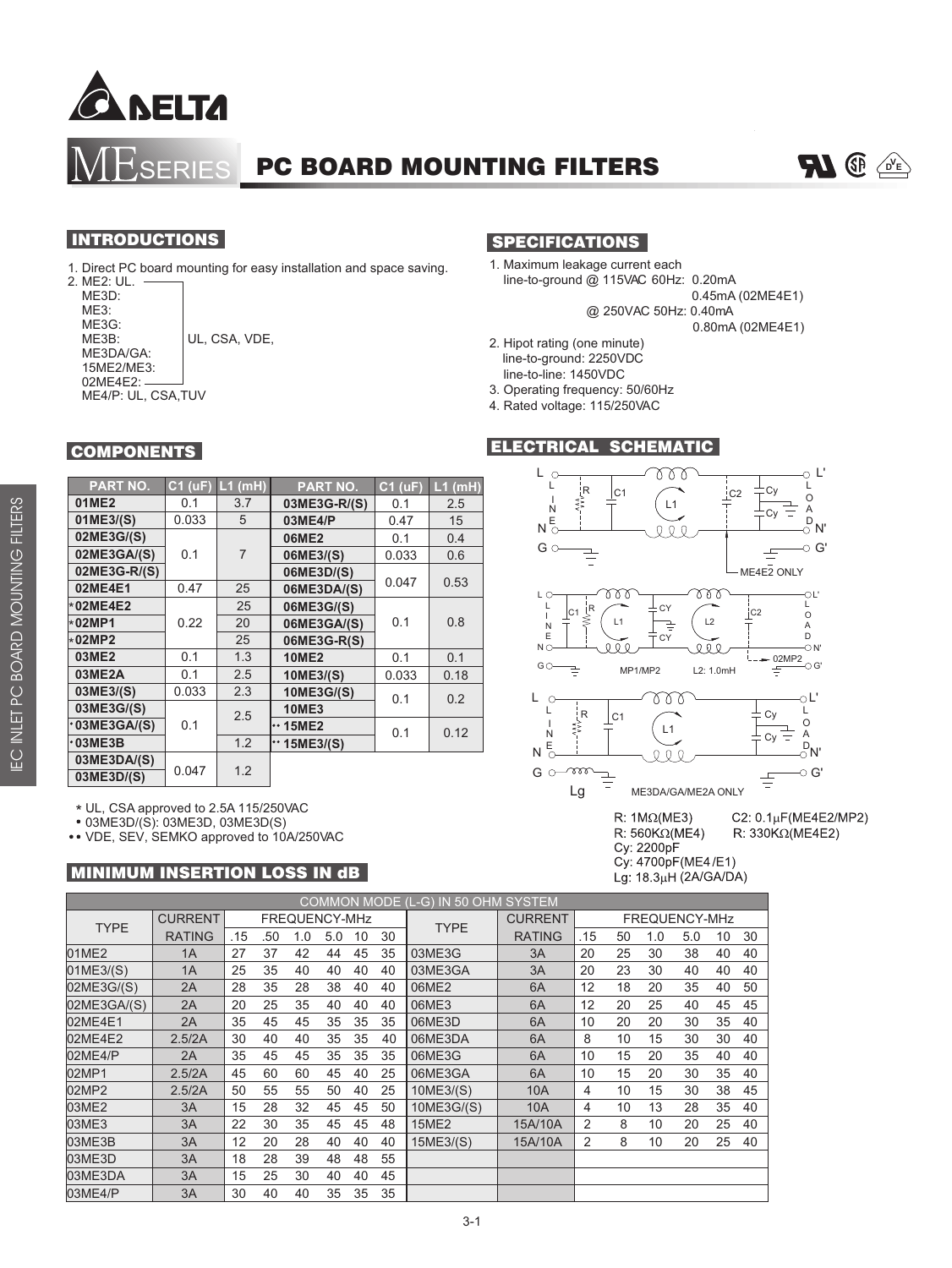



ME2/ME2A









06ME3G------COMMON MODE --------DIFF. MODE

DIFF. MODE

03ME3G-—-— COMMON MODE

60 dB

80 dB